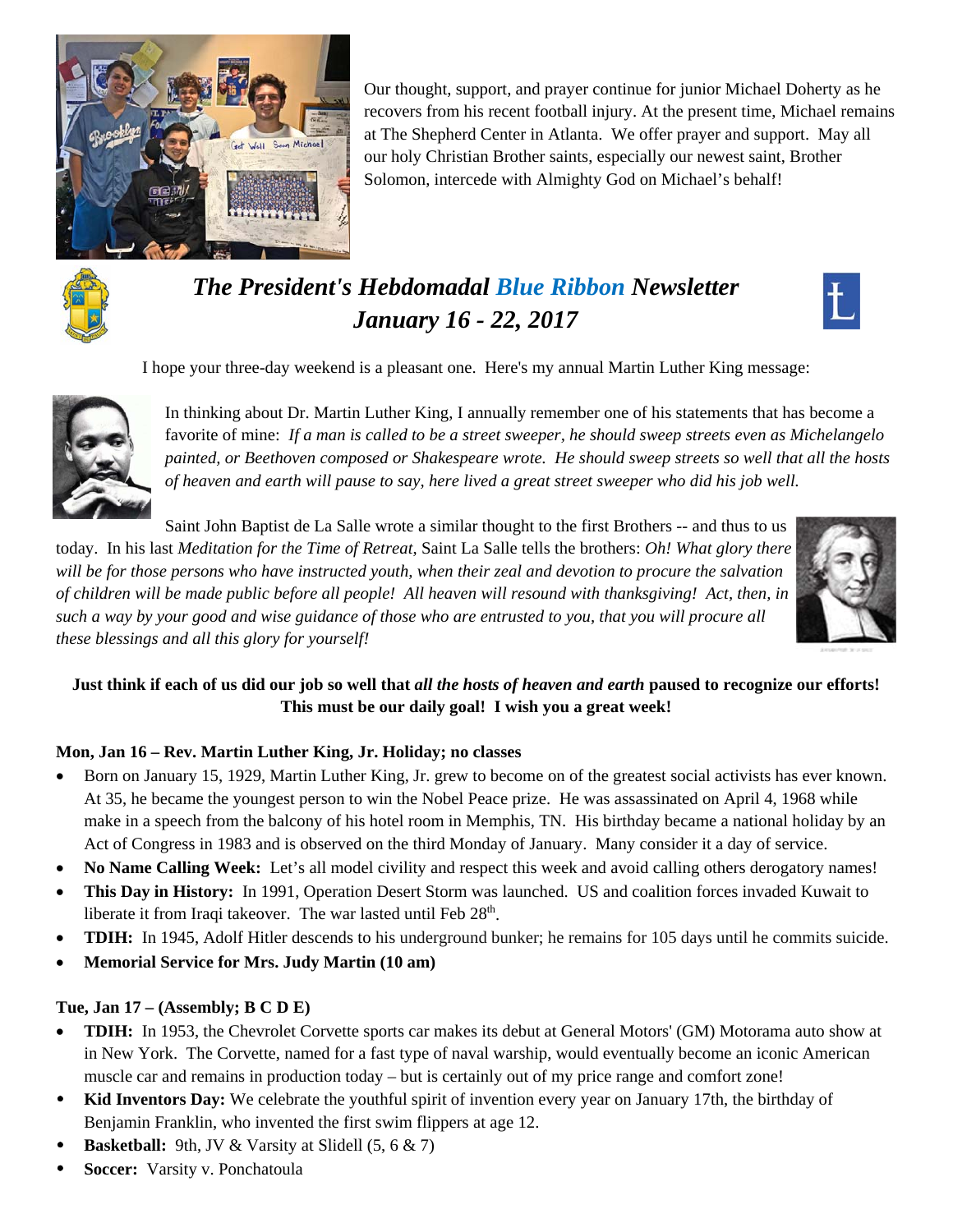### **Wed, Jan 18 – (Regular; F G A B)**

- **7 am Mass**
- **Thesaurus Day:** Other words for thesaurus: glossary, lexicon, onomasticon, reference book, sourcebook, storehouse of words, terminology, vocabulary, word list. Other words for day: astronomical day, bright, dawn-to-dark, daylight,



*St. Brother Jaime* 

daytime, diurnal course, early bright, sidereal day, sunlight, sunrise-to-sunset, sunshine, working day. So a happy Onomasticon Diurnal Course to you!

 **TDIH**: In 1937, Brother Jaime Hilario was martyred by Spanish revolutionaries in the Spanish Civil War. From the Christian Brothers Website: *Born in 1898 in northern Spain, Jaime was only 12 years old when, with the blessing of his parents, he entered the minor seminary. He soon developed hearing problems and was advised to return home. Convinced that God was calling him, he was overjoyed in 1917 to learn that the Institute of the Brothers would accept him. After sixteen years in various teaching assignments, his hearing problems forced him to abandon the classroom to work in the garden at one of the schools. In July of 1936 he was on his way to visit his family when the civil war broke out. Recognized as a Brother, he was arrested and jailed. In December he was transferred to Tarragona and confined in a prison ship with several other brothers. On 15* 

*January 1937 he was given a summary trial. Though he could have been freed by claiming to be only a gardener, he insisted on his identity as a religious and thereby sealed his doom. He was brought to the cemetery known as the Mount of Olives on 18 January to face execution. His last words to his assailants were "To die for Christ, my young friends, is to live." When two volleys failed to meet their mark, the soldiers dropped their rifles and fled in panic. The commander, shouting a gross insult, fired five shots at close range and the victim fell at his feet.* He was canonized in 1999 by Pope John Paul II**.** 

- **Pooh Day:** Winnie the Pooh Day is an opportunity to enjoy your favorite bear and his friends. This day was created to celebrate the birth of A. A. Milne in 1882. He was an author of children's story books, and created Winnie the Pooh and his friends. Winnie's pals include Christopher Robin, Tigger, Eeyore, Piglet, and Roo. Read some Pooh today!
- **Wrestling:** Dual meet at Catholic High in BR
- **Dads' Club Meeting Abita Brewery Visitors Center (7)**

#### **Thu, Jan 19 (Regular; C D E F)**

- **National Popcorn Day:** Enjoy this favorite snack today!
- **TDIH:** In 1809, Edgar Allan Poe is born in Boston. Read a Poe story or poem today in his honor! And eat some popcorn while reading in honor of National Popcorn Day.

#### **Fri, Jan 20 (Regular; G A B C)**

- **Inauguration Day:** We pray for God's guidance upon our newly elected president and vice president and ask God's blessing upon our outgoing ones.
- **TDIH:** In 1937, President Franklin Roosevelt is inaugurated for his second term. It was the first time presidents were inaugurated on Jan 20. Previously, Inauguration Day was on March 4. This



*Seniors returned last week proudly sporting their retreat crosses.*

amount of time was needed in the past for the winner to travel to Washington since modern communication and travel were not invented.

- **TDIH II:** In 1961, John F. Kennedy inaugurated as President and utters famous "Ask not…" Poet Robert Frost read.
- **Penguin Awareness Day:** Today we give serious consideration to our tuxedo-wearing waddling friends. Did you know penguins mate for life? Or that the word penguin means 'fat winged' one in Portuguese?
- **National Cheese Lovers Day:** Indulge and enjoy!
- **Soccer:** Varsity at Slidell
- **Basketball:** 9<sup>th</sup>, JV & Varsity v. Mandeville (starting at 5)
- **Wrestling in Ken Cole Tournament through Saturday**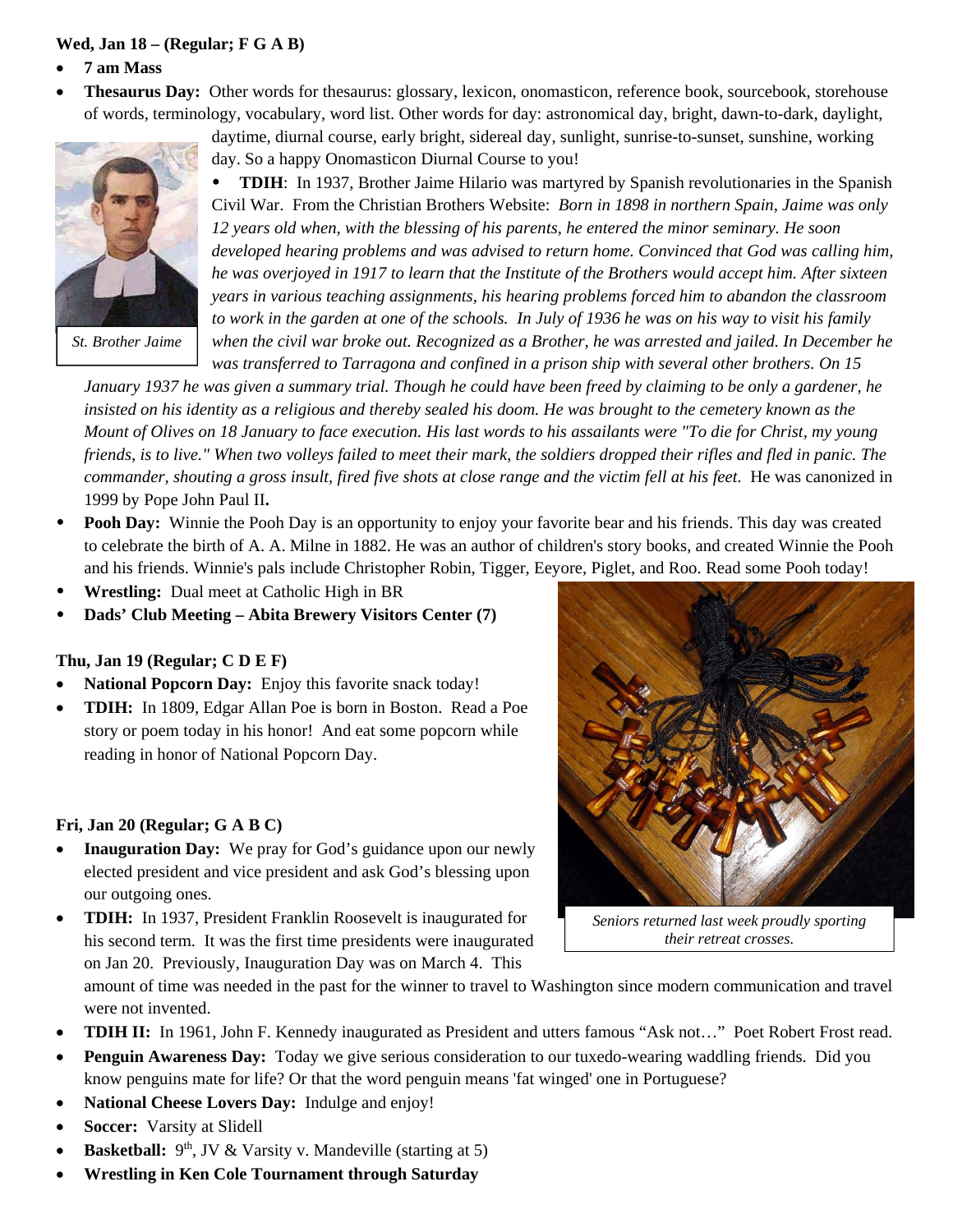#### **Sat, Jan 21**

- **TDIH:** 1793, King Louis XVI is executed. The people eat cake.
- **National Hugging Day:** No whining today! Hug someone you love!
- **Squirrel Appreciation Day:** We have enough squirrels on our campus, so enjoy them today. Of course, the day could also apply to the human variety of squirrel!
- **Wrestling:** JV & Jr Hi in Bro. Martin Tournament
- **Basketball:**  $8^{th}$  v. St. Aug & Curtis at St. Aug
- **Soccer:** SPS  $9<sup>th</sup>$  grade tournament (including SPS  $8<sup>th</sup>$  grade team)
- Math Tournament: FMWs in Catholic High Tournament
- **Lacrosse:** JV & Varsity v. Bro. Martin at Muss Bertolino Park

#### **Sun, Jan 22 – we encourage all to attend church today, especially our Catholic families.**

- **TDIH:** in 1973, the Supreme Court of the US legalizes abortion in the infamous Roe v. Wade decision.
- **TDIH II: On this day in 2013,** Justin Dakota Addison, a wonderful Saint Paul's Junior, died from injuries sustained in a biking accident on Tammany Trace. Today we remember Justin and all the good he represented. We continue to miss him. We pray for his still grieving family and friends.
- Day of Penance & Prayer: The Bishops of the US have declared today, the anniversary of Roe v. Wade, as a Day of Penance and Prayer: penance for the violations to the dignity of the human person through acts of abortion and prayer for the restoration of the legal guarantee of this right to life. We join our penance and prayer today to those of all who are concerned with the dignity of life.



*Beau expresses delight at last week's king cake treat courtesy of Mothers' Club* 

**Life and Dignity of the Human Person**: As we approach anniversary of the Roe v. Wade decision, it's most appropriate to remember the Church social teaching on the Life and Dignity of the Human Person. From the US Catholic Bishops Web Site: *In a world warped by materialism and declining respect for human life, the Catholic Church proclaims that human life is sacred and that the dignity of the human person is the foundation of a moral vision for society. Our belief in the sanctity of human life and the inherent dignity of the human person is the foundation of all the principles of our social teaching. In our society, human life is under direct attack from abortion and assisted suicide. The value of human life is being threatened by increasing use of the death penalty. The dignity of life is undermined when the creation of human life is reduced to the manufacture of a product, as in human cloning or proposals for genetic engineering to create "perfect" human beings. We believe that every person is precious, that peopl are more important than things, and that the measure of every institution is whether it threatens or enhances the life and dignity of the human person.*

**Pre-freshman Re-registration:** We will email registration info next week to our current 8<sup>th</sup> graders. They have until Feb 02 to respond. If you have serious misgivings about any  $8<sup>th</sup>$ graders (ones that should not return or ones that should but are planning not to), please share them with Trevor, Joe, Gina, Ken or me. **Please do not, however, ask in class "who's coming back" or do anything to embarrass someone who is leaving us.** 

## **Letters of Application:** More unedited excerpts:

- *St. Paul's should accept me because I am a very smart and driven student.* [and humble, too!]
- *Saint Paul's has always been my dream school, and I want a chance to experience that dream.*
- *St. Paul's is the only school I am applying to because I think it's the best.*
- *I have always heard about St. Paul's. People talk about the school when discussing sports, academics, being a Catholic all-goys school, good things the students do in the community, and sometimes even tragedies that involve*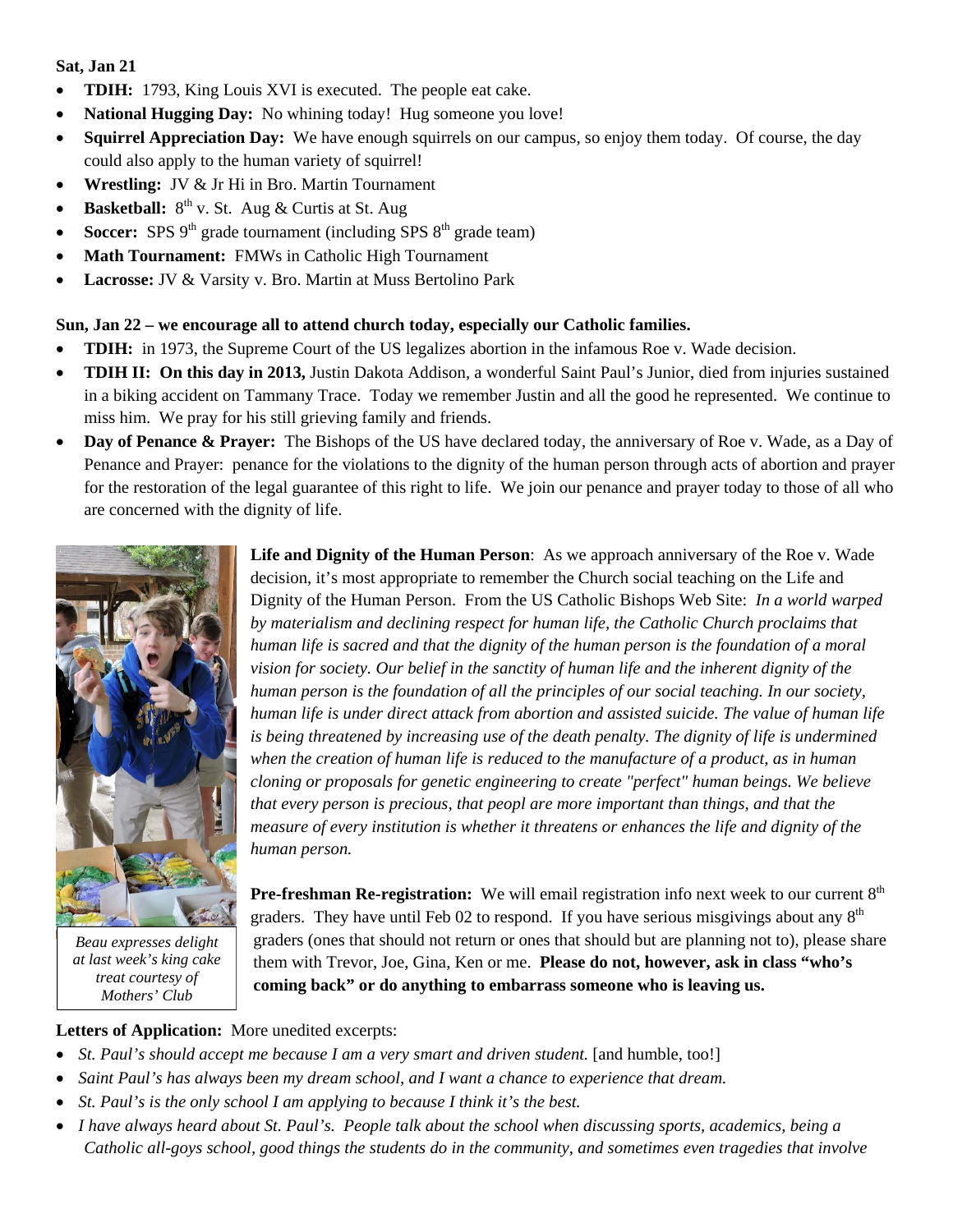*students and families of St. Paul's. The discussion is always positive and leaves me feeling like I'd like to be a part of the St. Paul's community.* 

 *I hope to attend St. Paul's for the stellar education I will receive, to attempt to make the elite soccer team, and to create the moments of joy and delight that will shape my future as I walk onto campus every day.* 

#### **Musings on Last Week:**

- Wolf Packs: Thanks, Gina and Kevin. The MKL video is always worth viewing and remembering!
- **Habitat for Humanity:** Thank you, Habitat Wolves, for your work Sat on behalf of affordable housing!
- **MC Snack Day;** King Cake ruled the day as Wolves celebrated start of Carnival season, thanks to the MC!
- **Sudden Impact:** More sophomores experienced this powerful program.
- **Bowling:** In case you weren't aware, SPS joined the LHSAA Bowling competition last year. In prior years, we were just a northshore league bowling group. Now we are in full competition. Our keglers participated in a jamboree last week and are off to a good start. Our Coach is Peter Bertucci, father of sophomore Peter and teacher/coach at SSA.
- **Soccer:** District win over Hammond and Orlando trip was great! And JV won the Covington Tournament, scoring a total of 20 goals and having no goals scored against them! Wow!
- **Wrestling:** Wolves acquitted themselves exemplarily!
- **Basketball:** Big district wins over Covington, Hammond, & Ponchatoula. JV  $\&$  9<sup>th</sup> had sold wins, too!
- **Student Council:** Thanks to Joanna, Audrey and SC Wolves for representing us well at the LASC convention this weekend at Hannan High.
- Lacrosse: Proud of the lacrosse wolves for starting their season with a retreat over the weekend! Wonderful!
- **Fighting Math Wolves** were up and at 'em early Sat morn, heading to Baton Rouge High & returning with gold.



*Hayden and Trey practice CPR at last week's training.* 

- **SPS Quiddich Club** was asked to do an exhibition game this weekend at the Saint Tammany Parish library's "Fandom" event, facing off against LSU's own nationally ranked (!!!) team. Well done, Quiddich Wolves!
- Robo-Wolves: 9th & 10<sup>th</sup> grade teams competed at Holy Cross. Freshmen were tournament champs again! and also brought home the Design Award and the Excellence Award. And sophs made it to the semi-finals. Congrats to Julie, Marie and the Robo-Wolves!
- **Eagle Scout Ceremony** on Sat morning was again inspiring. Please congratulate Jeremy Boudreaux, Alex Seese, Austin Scheyd, and Evan Vamprine.
- **Congrats to** Campus Minister Jeff Ramon '08 who was interviewed on WLAE TV last week as Chapter President of the New Orleans Chapter of Young Catholic Professionals.
- **CPR** training went well. We remain grateful to Lakeview Regional Medical Center and local EMTs for their help.
- **Power Lifting:** The Iron Wolves were in action on Sat at the PJP meet to begin their season! Geaux Iron Wolves!

Paper Wolf Update: Please encourage your students to read The Paper Wolf on line (www.thepaperwolf.com) and read it yourself. Compliment the staff. Subscribe. Support the future of journalism.

**Alum News:** LSU released its President's List (4.0 GPA taking at least 15 hours) with these Wolves:

- College of Engineering: Grant Landwehr, Jared Rovira, Hunter Simonson
- College of Humanities: Antonio Otero
- College of Science: Michael Brands
- College of Business: Christian Caragliano, Eric Guin,, Bryan Livaudais, Ryan O'Krepki, Jack Ruli
- University College Center for Freshman Year: Hunter Bourgeois, Greg Roy, Bryce Smith, Jared Simoneaux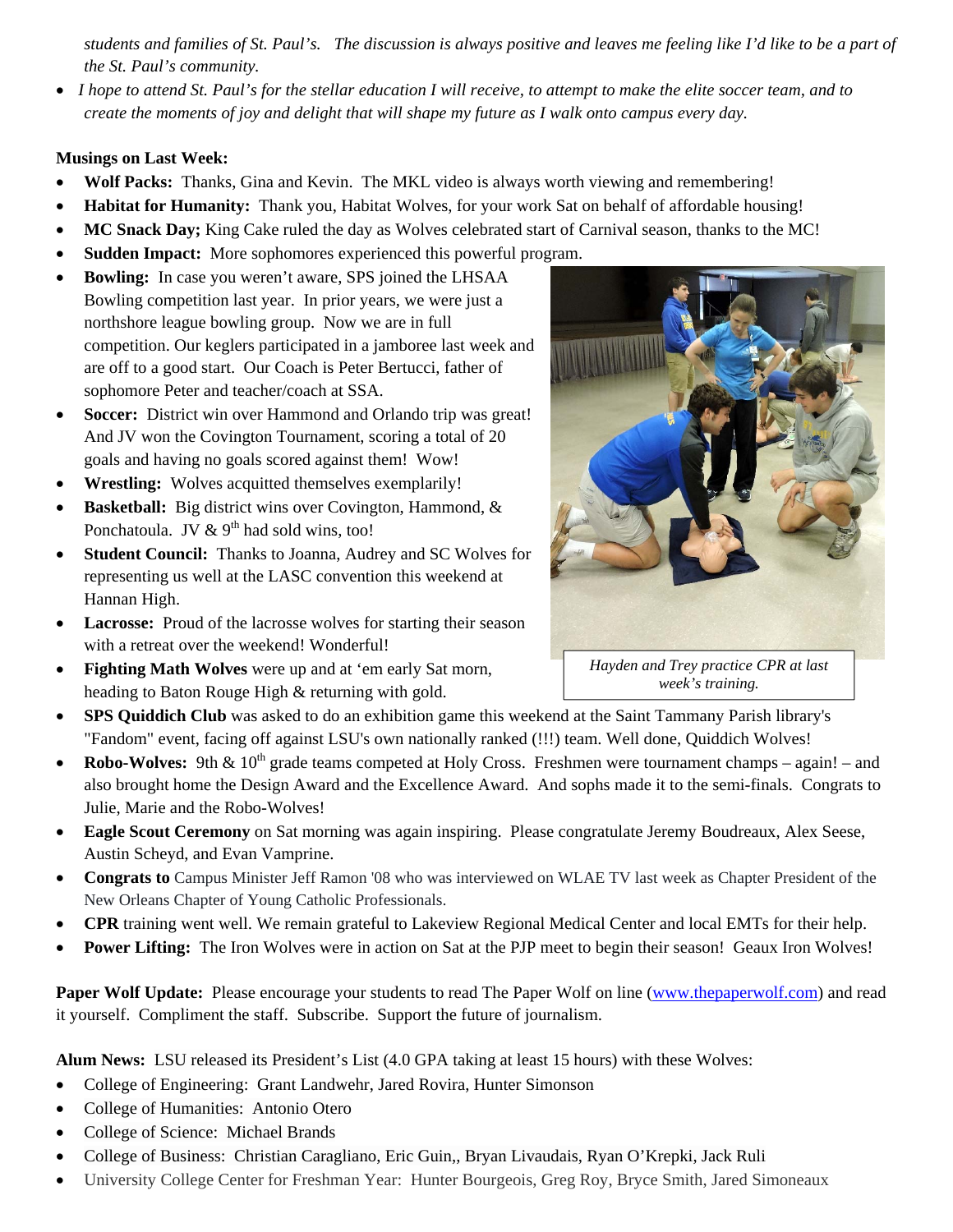**Congratulations Dept:** Kudos to Mayor Mike Cooper and Police Chief Tim Lentz who announced last week that Covington experienced a **14% reduction in crime** in 2016. We thank the Covington PD and all citizens of Covington for helping make our area so safe. And in a related item, traffic crashes continue to be the most common call for Covington PD service. In 2015, the Covington Police Department responded to 698 crashes, 76 of those resulting in injuries. Last year, in addition to the crime rate, the number of traffic crashes fell to 667, with 70 of those resulting in injuries. Unfortunately, I am sure that some SPS students/families were among these numbers. Let's encourage safe driving among our families, especially the students.

**Disturbing Statistic:** At his meeting last week with Covington school principals, Covington Police Chief Tim Lentz reiterated that opiod abuse continues to be a problem in St. Tammany Parish. In 2016, four murders occurred in St. Tammany and 50 opiod deaths occurred. Very sad.

**SPS Social Media:** Want up-to-date news on all of the good things happening at Saint Paul's School? Get event and classroom pictures, latest scores, calendar reminders, and spiritual uplifting by liking our Facebook page https://www.facebook.com/St.Pauls.School.Covington.Louisiana/ or following us on Twitter @SPSWolfpack. The strength of the Wolf is in the pack! Many thanks to Mimi Montiero for maintaining our social media information.

**Guerilla Wolves:** Brandon Gallego and Joel Fernandez did an outstanding promotional video for Notre Dame Seminary Graduate School of Theology. It's worth the 3:58 minutes to watch and tech savvy wolves at work. Here's the link: https://youtu.be/r7xhXB3DQkc

**Warm Hearts Drive:** On Tuesday, January 17th, Sean Noel and members of Lasallian Youth will begin the annual "Warm Hearts" winter clothing drive. Lasallian Youth will collect gently used winter weather clothing (pants, sweaters, coats, scarves, gloves, etc.) which will go to the less fortunate of our community during the winter of 2017-18. Last year, St. Paul's achieved a record collection of over 1,500 items. Collection stations will be set up in the lobby of the Main School Building, Benilde Hall, and LaSalle Hall. The drive will conclude on Tuesday, January 31. Please contact, Mr. Ramon (*j.ramon@stpauls.com*) with any questions.

**W of E**: Excerpts from a senior parent's email on the senior retreat and from the mother of a new January admission:

- *I just wanted to take a moment to let you know how wonderful of an experience the retreat was for my son and how greatly appreciative I am as his parent to take your time away from your families to be with our boys those few days. My son is a very quiet child, as I think most boys are at his age, but when I picked him up Friday evening I noticed an extreme sense of peace and happiness about him that brought secretive tears to my eyes. As of late, I'm having a hard time knowing the time is coming that he spread his wings and move onto his next stage of life. St. Paul's has been such a great place and family of brotherhood for him to be a part of in these quick five years. I will cherish his every last day at SPS until graduation as it comes close to an end. I feel truly blessed that he became a part of your family and I thank you all for demonstrating leadership, strength, friendship, manhood and most of all his faith that will all guide him in the right direction in his future. Thanks so much once again for allowing and preparing this very positive retreat time that they all needed and hopefully learned from to succeed and know how much they are loved!*
- *I also wanted to tell you how happy I am to have my son at St. Paul's! He just joined St. Paul's on the 3rd and everyone has been so unbelievably helpful and welcoming. Everyone. And my son said to me the other day, after discussing how great his transition has been, "mom, God must really want me to be at St. Paul's!" I couldn't have been more thrilled to hear him say that!*